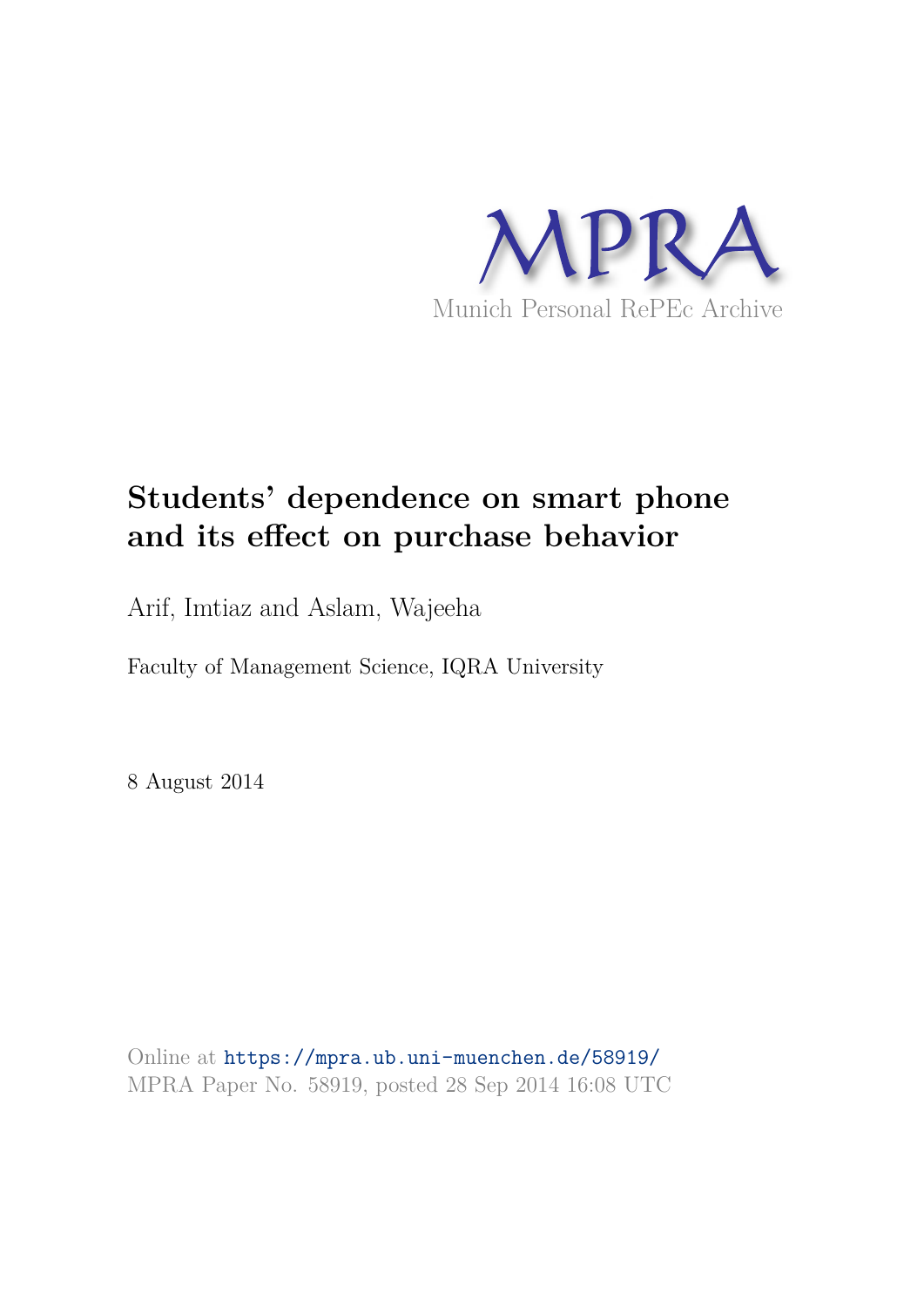# Students' Dependence on Smart-phones and its Effect on Purchase Behavior

Imtiaz Arif Faculty of Management Science IQRA University arif.i@iuk.edu.pk

Wajeeha Aslam Faculty of Management Science IQRA University

#### Abstract

This study explores effect of social need, social influence and convenience on university student's dependence on smart phones and on its purchase behavior. Survey method was used to collect data from 337 respondents and structural equation modeling was used to test the hypothesis. Overall results provide evidence that social need, social influence and convenience significantly affect students' dependence on smart phone. A significant relation also existed between student's dependence on smart phone and purchase behavior. This research provides customer insight to smart phone manufacturers and suppliers in meeting customer needs. Further it provides an exclusive viewpoint of students' dependence on smart phone and its effect on purchase behavior, which were not covered earlier in Pakistani context.

#### JEL classification codes: M00, M31

Key words: smart-phones, university student, purchase behavior

## 1 Introduction

In the preceding few years, technological development in mobile phones has totally changed the ways we access, share, and create information. Within the academic environment, EDUCAUSE reported that 63% of North American undergraduates students now have an internet capable smart phone or mobile device including Blackberry, iPhone, iPad, Android. More than half of them said that they accessed the Internet through their devices on a daily basis to read and send e-mail, check the news and weather, use GPS, get maps and directions, and access social networking sites like Facebook and Twitter. A smaller, but growing group, also used their phones to do online banking, shop, or download and stream music and videos. The online PC Magazine Encyclopedia<sup>1</sup> defines a smart phone as a cellular telephone with built-in applications and Internet access. Smart phones provide digital voice service as well as text messaging, email, Web browsing, still and video cameras, MP3 player and video viewing smart phones can run myriad applications, turning the once single-minded cell phone.

University students tend to adopt electronic devices earlier compared with other demographic groups (Nielsen 2010). The smartphones market data indicate that university students are early adopters. According to the report by Pew Internet (Smith, 2011), younger people tend to adopt a smartphone earlier than older people. For example, 52% of 18-29 year olds owned a smartphone in 2011 while only 24% of 50-64 year olds owned a smartphone in the

<sup>1</sup>http://www.pcmag.com/encyclopedia/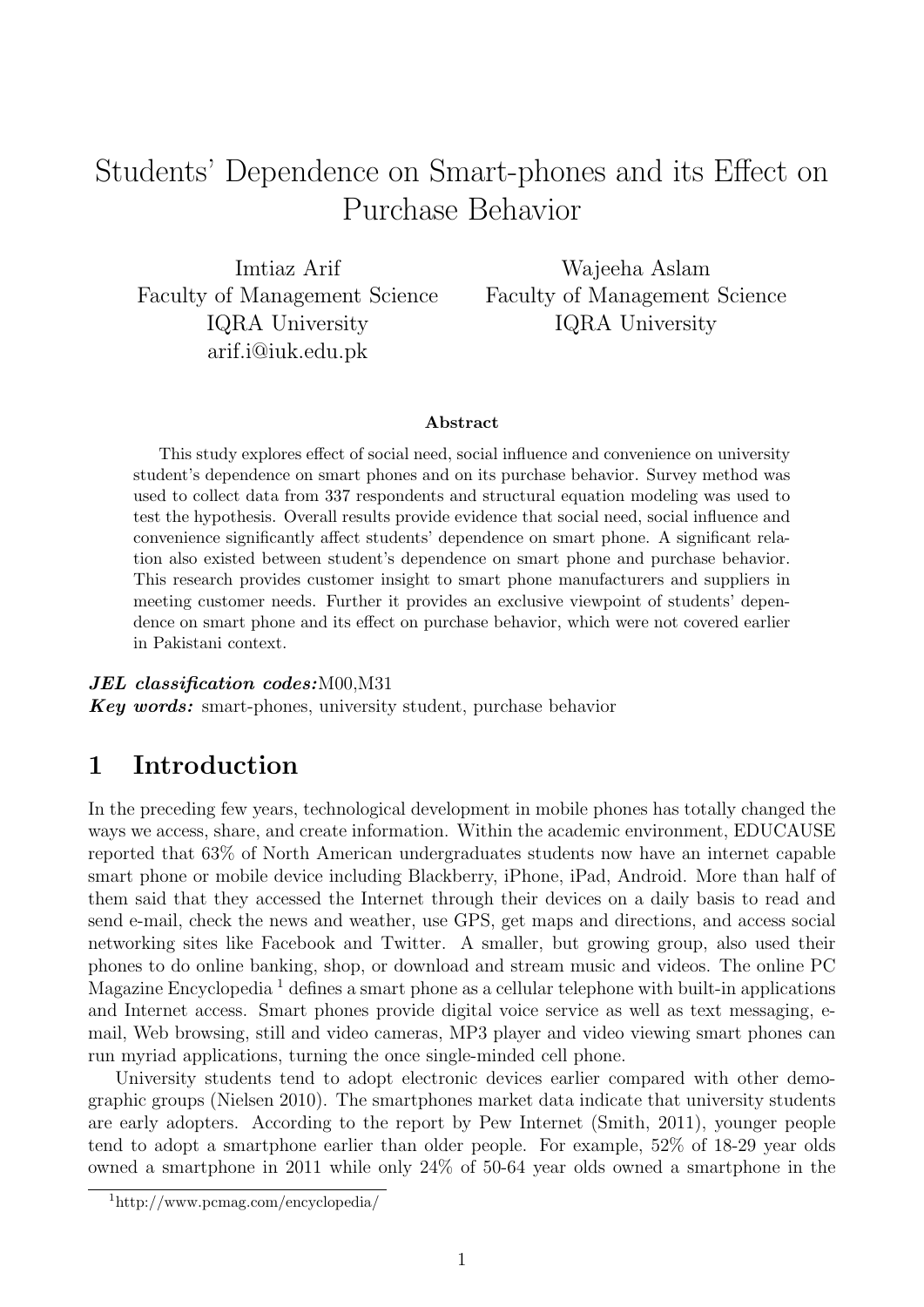same year. Furthermore, a report from eMarketer  $(2012)$  shows that  $61\%$  of university students owned a smartphone in 2011. This higher smartphone adoption rate,among university students than among people in other age groups,indicates that a large portion of the early adopters of smartphones are university students. Spectacular increase of smart phone possession among university students over a relatively short period of time was also noted (Paterson & Low, 2011; Jacob & Issac, 2008).

This higher smartphone adoption rate, among university students in North America is also prominent in emerging nations. According to the report by Pew (Rainie & Poushter, 2014) it is indicated that a large portion of the early adopters of smartphones are aged 18-29 years-old i.e. university going age. A significant difference in age group and ownership of smartphone is noted in every country that was pooled, consumer with age under 30 were found more likely to own a smartphone than other. In China 69% of 18- 29 year-olds were having a smartphone, so as more than (62%) in Lebanon, Chile (55%), Jordan (53%) and Argentina (50%). Further it was also noted that the education of the owners is also significantly related to the ownership of smartphone. In the surveyed nations, those with a university degree are more likely to own a smartphone. This is especially true in the Middle East. A huge gap is also noted in China, where  $83\%$  of university graduates owned smartphone.

In April 2014 before the auction of 3G and 4G spectrum Pakistan smartphone market was only 15% of the mobile industry but after availability of 3G and 4G mobile networking in Pakistan through three major network operators, the demand for smartphones has shoot up and it is expected that within a year it will increase to 50%. It is, perhaps, this positive outlook that United Mobile, which had been one of the country's major distributors for Nokia, launched its own smartphone recently. The optimism of mobile phone makers ahead of the spectrum auction was also reflected in the country's telecoms imports. Mobile phone imports for the month of February, 2014 increased by 20% to Rs 6 billion compared to Rs 5 billion in February, 2013 (Baloch, 2014).

The recent expected demand for smartphones in Pakistan and the earlier adoption of it among university students make it utmost important to understand the purchase behavior of the university students in Pakistan. In addition to this fact, the factors that influence university students' smartphone adoption are likely to influence their adoption behavior of other electronic devices (e.g., tablet PCs and video game consoles) hence purchase behavior in a similar way, also makes it important to study university students' smartphone purchase behavior.

## 2 Social Needs

The need for social interaction with others refers as social need which is fulfill through communication with friends, family and affiliates such as group member, clubs and work (Tikkanen, 2009). Social need is one of the crucial factor of consumers' dependence on smartphones. The versatility of smartphones and availability of social networking apps allowed consumers to increase usage of it for communication and maintaining relationships between and among individuals (Yuan, 2012; Pearson, Carmon, Tobola, & Fowler, 2010; Lippincott, 2010). Smartphones through availability of internet have made it is easy to use social networks services (SNS)like twitter, facebook and MySpace. People feel dependence on smart phones as they can shop, research and connect with world and feel friendliness among their social circle (Raskin, 2006; Goldman, 2010; Jung, 2014; Kang & Jung, 2014). The most popular mobile activities on smartphones are to send and receive short text messages, send and receive emails, transfer files and use of social network services (Jung, 2014). As a result the underlying hypothesis is proposed:

H1: Social needs significantly affect the student's dependence on smartphones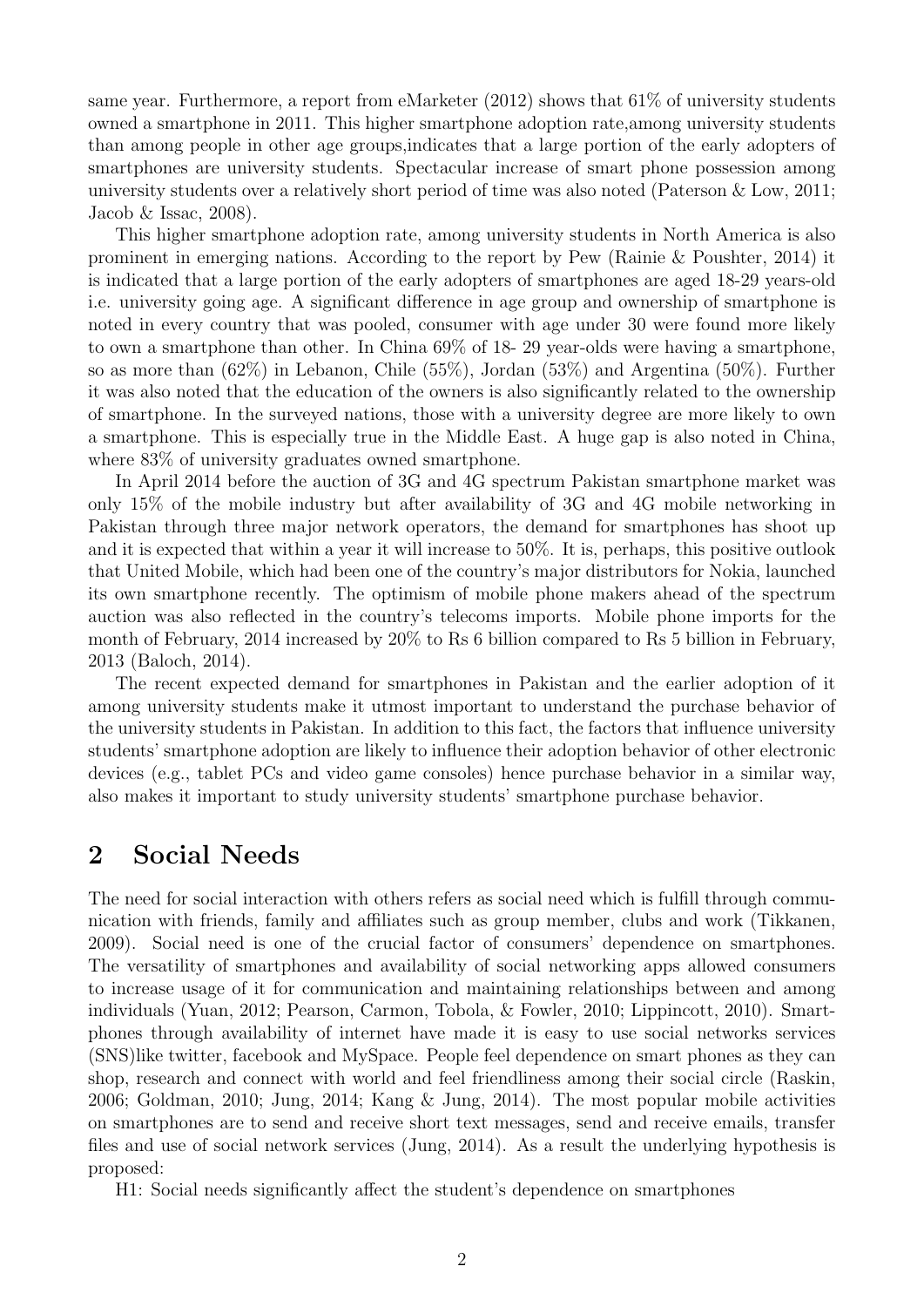## 3 Social Influence

Social influence arises when one person's feelings, emotions and activities are affected or influenced by other i.e. social group (Mason, Conrey, & Smith, 2007). D. Lee, Rheeand, and Dunham (2009) identified that social relationships are strongly connected to consumer's decisions to adopt a technology. Social influences come from a variety of people, such as neighbors, relatives, family members, and friends, as well as inspirational figures in the media, such as sports celebrities or movie star. Commonly it is noted that friends and family members are the major influencers who affect consumer evaluation while selecting a product (Schiffman, Kanuk, & Wisenbut, 2010; Auter, 2007). Several researchers identified social influence as a key construct that influences both usage intention and usage behavior, hence they play an important role in consumer adoption of new technology (Kulviwat, BrunerII, & Al-Shuridah, 2009; S. Lee, 2013; Ting, Lim, Patanmacia, Low, & Ker, 2011). A satisfied smartphones user's dependency on smartphones will increase and consequently will lead to positive word-of-mouth communication to others. Consumers who rely on positive word-of-mouth opinions of members of the social group start their usage by either transforming them into beliefs, or through a process of imitation (Ting et al., 2011). This lead to the following hypothesis:

H2: Social influence significantly affect the university students' dependence on smartphones

## 4 Convenience

Convenience refers to a situation where works are simplified, easy and can be done with less effort, without discomfort or difficulty. Consumers have a high need for convenience where they are able to use their smartphones at any time and any place without having to port the smartphone in a fixed workstation (Ting et al., 2011; Genova, 2010; Holub, Green, & Valenti, 2010). Smartphones provide quick access of multiple products on multiple channels with greater level of quality, efficiency and personalization and can almost do everything that a laptops do (Persaud & Azhar, 2012). The fusion of normal mobile phones and laptops into smartphones was merely due to consumers' convenience (Stephens & Davis, 2009). This dual-use nature has increase the usage of smartphones (Hahn, 2010). Further now with the availability of high speed 3G/4G and Wi-Fi networks especially in university campuses, malls, restaurants and at home makes surfing internet more convenient in circumstances that have severe time constraints (Lu & Su, 2009).

Hence, consumers have become more dependent on smartphones than before to retrieve useful information as it has become ubiquitous device and is always with them when they commute, relax at home, travel overseas and so on (Genova, 2010). The convenience which smartphones offers to its consumers makes them more dependent on smartphones. As a result, the third hypothesis is:

H3: Convenience significantly affect students' dependence on smart phones.

## 5 Dependence on and Purchase Behavior

Recent proliferation of smartphones and the functions it offers suggest that soon it will overtake primitive mobile phones. Smartphones offer diverse internet content with multimedia options, users can download various kinds of mobile applications ("apps") onto their smartphones; which significantly enabled users' ability to shape up their mobile devices and services by installing apps they want(Jung, 2014; Tossell, Kortum, Shepard, Rahmati, & Zhong, 2012; Verkasalo, López-Nicolás, Molina-Castillo, & Bouwman, 2010; Tam & Ho, 2006). This user-empowering attribute of smartphones are perceived by consumers to have a liberty of customizing mobile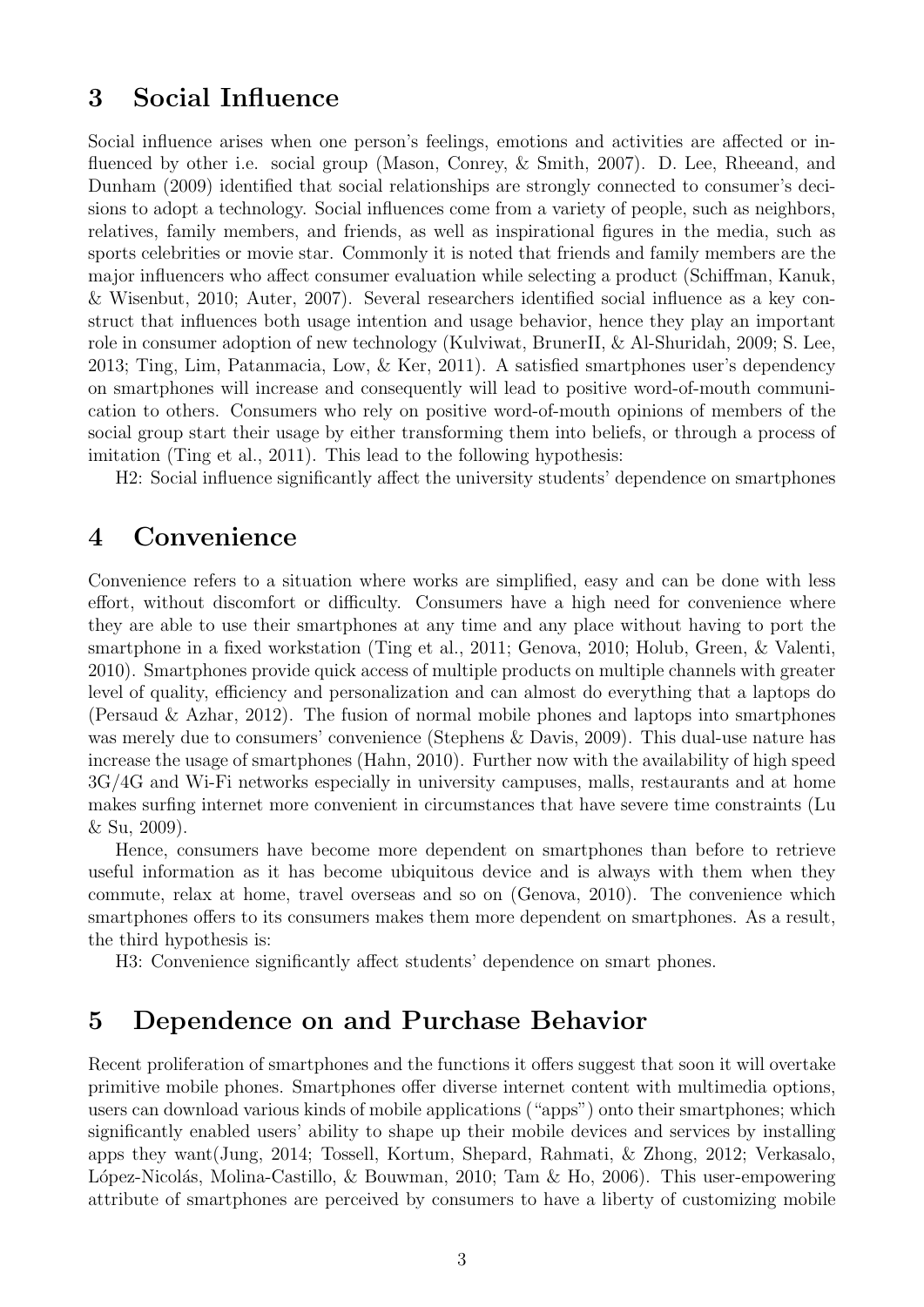devices of their choice and they view them as a necessity which increase the propensity for continuous high usage. Having used and being engaged with smartphones allow consumers to have personal knowledge about their characteristics and the personal experience about how they work for them and how to satisfy their needs (Keaveney & Parthasarathy, 2001). This further affect consumers' expectation for future purchase as they are highly dependent on smartphones because of the benefits they are extracting from it(Kuhlmeier & Knight, 2005). Ting et al. (2011); Mafe and Blas (2006) also observed that users' high dependence on smartphone is positively correlated with future purchase behavior.

H4: Students' dependence on smartphones positively affects their purchase behavior.

# 6 Methodology

Data were collected from students of different universities in Karachi who are using smartphones. A questionnaires was designed to use as a survey instrument to record respondents experience with and perception about smartphones on a five-point Likert-type scale that varied from "strongly disagree" '1' to "strongly agree"'5'. To have a representative sample both private and public universities were targeted and no-probability sampling method was adopted. For content validity, the measurement items used in the questionnaire were adapted from wide range of earlier relevant research (Ting et al., 2011; Verkasalo et al., 2010; Kim & Park, 2011; Jin, Yoon, & Ji, 2013) and were used to operationalize research constructs in this study. 337 usable and completed questionnaires were received and statistical procedures were applied to analyze the data. Cronbach's alpha was used to evaluate the internal consistency of the items and for construct validity Exploratory Factor Analysis (EFA) using principal component analysis was performed by using SPSS 22. Further to test the hypothesized relationship among the latent variables structural equation model was used by using AMOS 22.



Figure 1: Conceptual Framework

# 7 Results and Discussion

Table 1 shows the demographic profile of the respondents. In total 61.72% were male and 38.28% were female. Majority of them were in the age group of 20-24 which was 67.95%; and 50.74% of the respondents were the students of business administration followed by 21.36% of respondents enrolled in BS (Computer Science) degree. Table 2 depicts respondents' experiences with smartphone. 60.53% of respondents were using smartphones for more than two years. 87.24% of students said that there smartphones' application are easy to find, 84.27% of students said that their smartphones are reliable and 86.89% of respondents stated that their smartphones are fast and effective which shows that more than 80% of the respondents were well versed with the smartphone and were fluent user of it. 68.55% respondents were using Android operating system followed by IOS 10.98%, RIM Blackberry OS 6.23%, Symbian OS 4.15%, Window 5.04% and Others 5.04%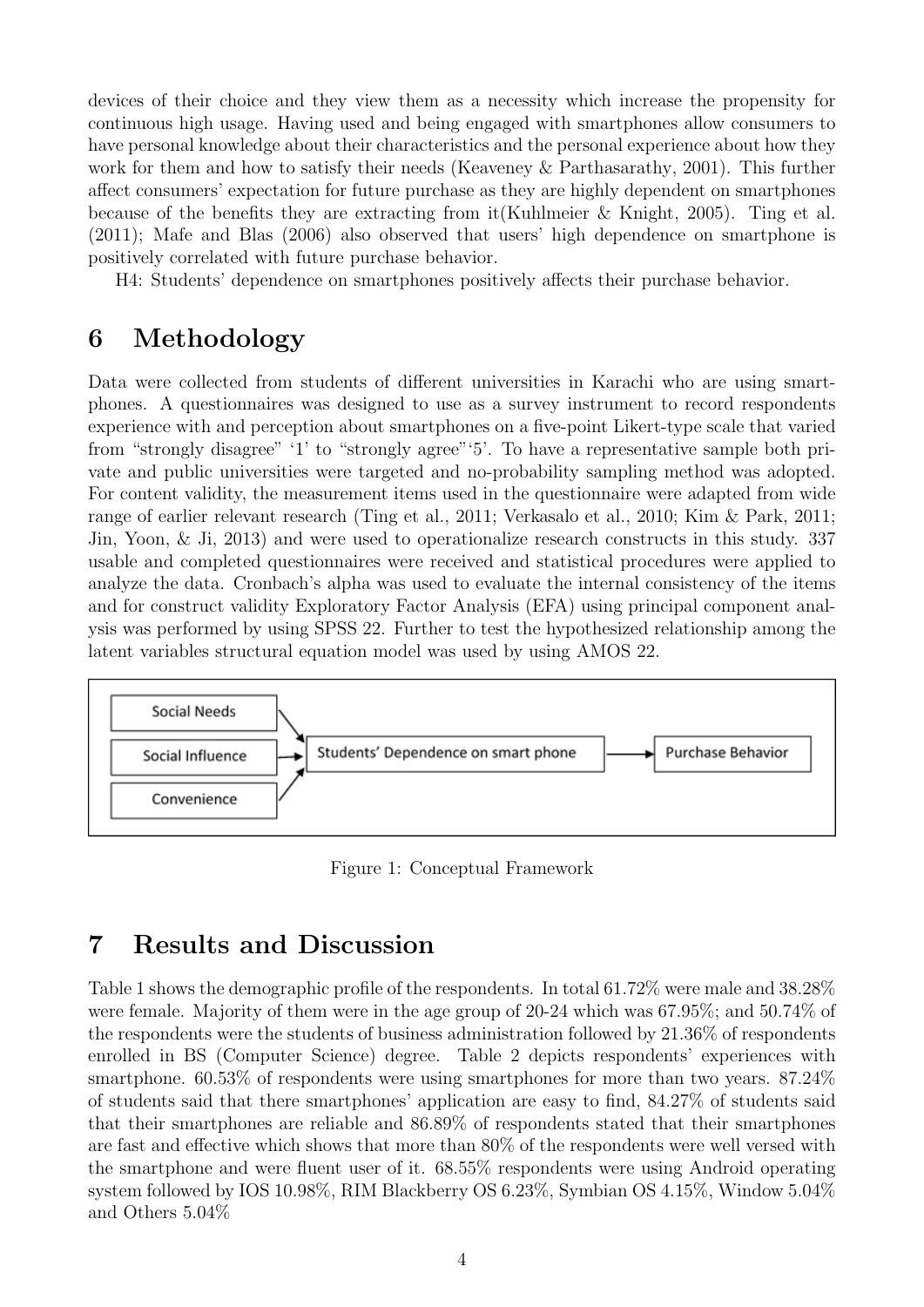|                        | Frequency | %     |
|------------------------|-----------|-------|
| Gender                 |           |       |
| Male                   | 208       | 61.72 |
| Female                 | 129       | 38.28 |
| Age                    |           |       |
| 20-24                  | 229       | 67.95 |
| 25-29                  | 97        | 28.78 |
| 30-34                  | 11        | 3.26  |
| <i>Education Level</i> |           |       |
| MBA                    | 171       | 50.74 |
| <b>BBA</b>             | 39        | 11.57 |
| BE                     | 26        | 7.72  |
| MPHIL                  | 7         | 2.08  |
| BS                     | 72        | 21.36 |
| <b>MBBS</b>            | 21        | 6.23  |
| <b>BA</b>              | 1         | 0.3   |

Table 1: Demographic profile of respondents

|  | Table 2: Experiences with the smart phone |  |  |  |
|--|-------------------------------------------|--|--|--|
|--|-------------------------------------------|--|--|--|

|                                                   | Frequency | %     |
|---------------------------------------------------|-----------|-------|
| I have been using smart phone more than two years |           |       |
| Yes                                               | 204       | 60.53 |
| $\rm No$                                          | 133       | 39.47 |
| My smart phone application is easy to find        |           |       |
| Yes                                               | 294       | 87.24 |
| $\rm No$                                          | 43        | 12.76 |
| My smart phone is reliable in any time            |           |       |
| Yes                                               | 284       | 84.27 |
| No                                                | 53        | 15.73 |
| My smart phone is fast $\mathcal{C}$ effective    |           |       |
| Yes                                               | 293       | 86.94 |
| $\rm No$                                          | 44        | 13.06 |
| When I buy my smart phone price is                |           |       |
| < 8000                                            | 37        | 10.98 |
| 8001-15000                                        | 115       | 34.12 |
| 15001-30000                                       | 121       | 35.91 |
| >30000                                            | 64        | 18.99 |
| Operating system used                             |           |       |
| Andriod                                           | 231       | 68.55 |
| IOS                                               | 37        | 10.98 |
| RIM Blackberry OS                                 | 21        | 6.23  |
| Symbian OS                                        | 14        | 4.15  |
| Window Phone                                      | 17        | 5.04  |
| Others                                            | 17        | 5.04  |

#### 7.1 The Measurement Model

Before testing conceptual model for a significant relationship in the structural model; satisfactory level of reliability and validity of measurement model was determine using criteria for reliability and validity. Internal consistency of the survey instrument (questionnaire) was calculated by Cronbach's  $\alpha$ . As shown in Table 3, all values of  $\alpha$  are above the recommended level of 0.7 (Nunnally, 1970). Other psychometric properties of the model in terms of composite reliability, construct validity, convergent validity and discriminant validity were evaluated via Exploratory Factor Analysis (EFA) and Confirmatory Factor Analysis (CFA).

Exploratory factor analysis using principal component analysis was applied to estimate the construct validity using SPSS 22. Factor loading of the individual items (in Table 3) is greater than 0.5 as recommended by Hair, Black, Babin, and Anderson (2010). One item of convenience i.e. "I buy smart phone for my comfort" was removed as its factor loading was less than 0.5. Moreover, to ensure the reliability and validity of the latent variables used in the structural model composite reliability, convergent validity, and discriminant validity were estimated. The composite reliability of all latent variables is above or equal to the recommended value of 0.7 (Table 4) which recommends for the high reliability of the latent variables (Hair et al., 2010).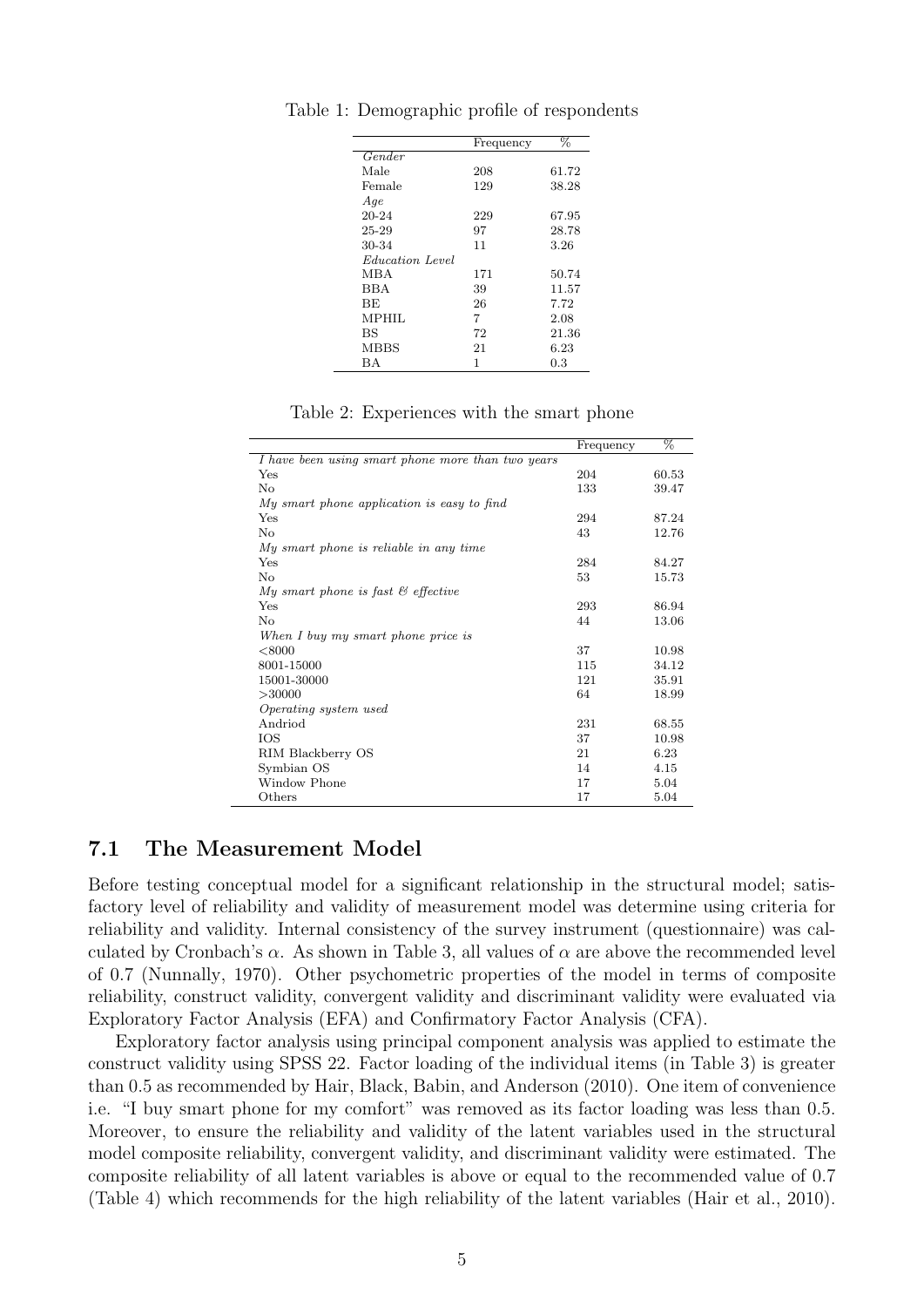Further, average variance extracted by each latent variable is also above acceptable level of 0.5 (Table 4), which validates the convergent validity of the measurement variables. Finally the discriminant validity analysis, which is use to show how different each construct is from other. A greater value of square root of AVE (average variance extracted) in compare to the correlation value among the latent variables demonstrate that the latent variables are not related to each other (Table 5). Consequently, the measurement variables and latent variables used in this research were confirmed to be reliable and valid for the model. Furthermore, as the correlations between each of the latent variables were also lower than 0.7, the test for no multicollinearity was also confirmed.

|  | Table 3: Exploratory factor Loading |  |  |
|--|-------------------------------------|--|--|
|--|-------------------------------------|--|--|

| <b>Factor Loadings</b> |
|------------------------|
|                        |
| 0.758                  |
| 0.761                  |
| 0.701                  |
| 0.742                  |
| 0.577                  |
|                        |
| 0.619                  |
| 0.667                  |
| 0.746                  |
| 0.733                  |
| 0.561                  |
|                        |
| 0.541                  |
| 0.693                  |
| 0.694                  |
| 0.742                  |
| 0.746                  |
|                        |
| 0.704                  |
| 0.8                    |
| 0.804                  |
| 0.642                  |
|                        |
| 0.578                  |
| 0.699                  |
| 0.692                  |
| 0.655                  |
| 0.721                  |
|                        |

#### 7.2 Model Fitness

To evaluate whether the data set used in this research is usable for the suggested model; model fitness analysis is done for the confirmation and modification of the model. Verification of model fitness is done by using three types of fit measures which are Absolute Fit Measure includes Chi-square  $(\chi^2)$ , Goodness of Fitness Index (GFI) and Root Mean Square Error of Approximation (RMESA); Incremental Fit Measures includes Adjusted Goodness of Fit Index (AGFI), Normed Fit Index (NFI), Comparative Fit Index (CFI), Incremental Fit Index (IFI), Relative Fit Index (RFI); and Parsimony Fit Measures includes Parsimony Comparative Fit Index (PCFI), Parsimony Normed Fit Index (PNFI) (Bollen, 1989; Hair et al., 2010).

The skewness of all the items ranges from  $-1.53$  to 0.03 and the values for kurtosis ranges from  $-0.75$  to 2.65 within threshold value of  $\pm 2.0$  and  $\pm 10$  respectively for skewness and kurtosis which support for the approximately "normally distributed" data.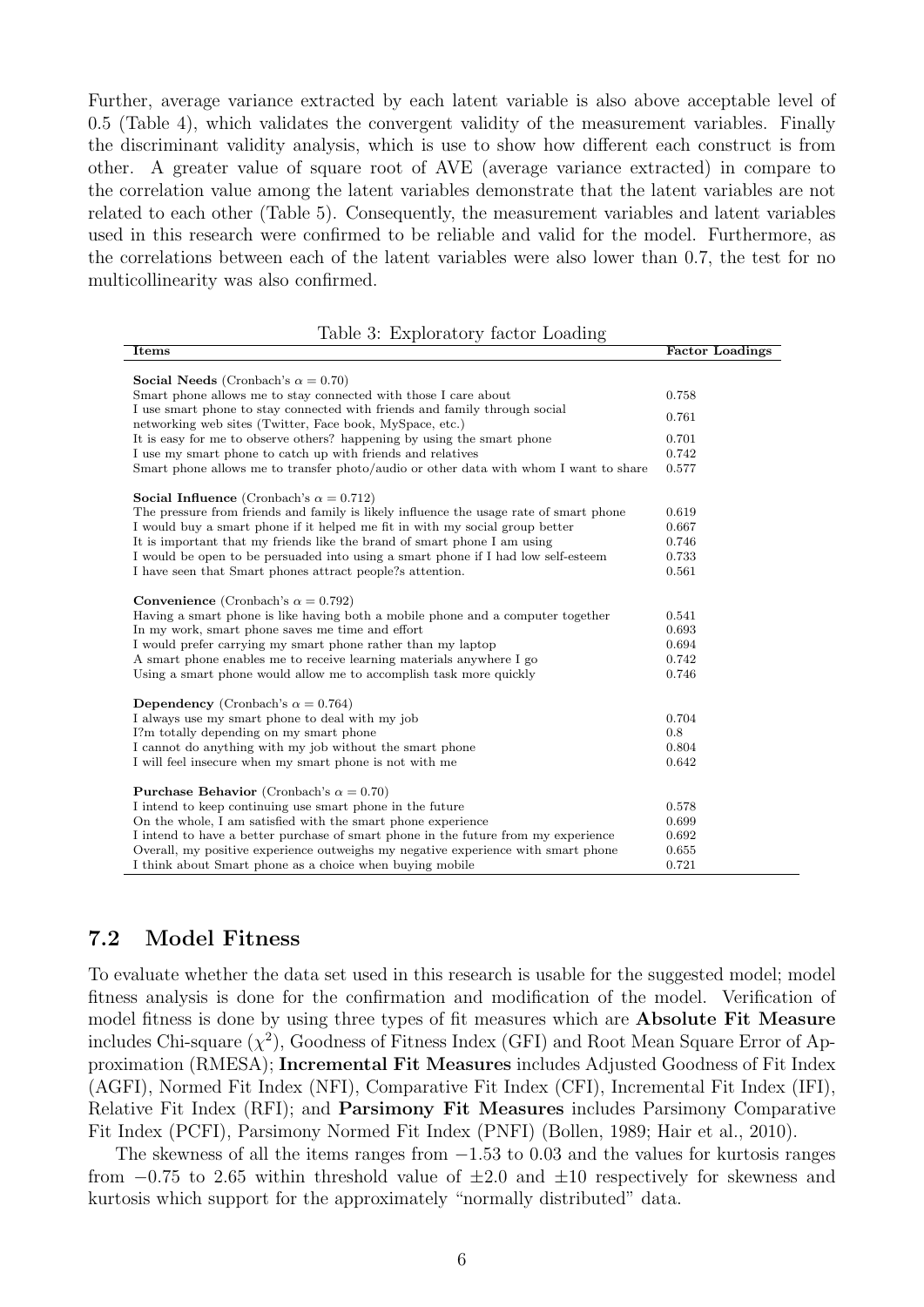| $\alpha$ radio 4. Techability $\alpha$ Commitmatory Factor Doading |                                                               |      |                                  |        |  |  |
|--------------------------------------------------------------------|---------------------------------------------------------------|------|----------------------------------|--------|--|--|
| Constructs                                                         | Standardized<br>Composite<br>Items<br>Loadings<br>Reliability |      | Average<br>Variance<br>Extracted |        |  |  |
|                                                                    |                                                               |      |                                  |        |  |  |
| Social Needs                                                       | SN1                                                           | 0.66 | 0.762                            | 0.677  |  |  |
|                                                                    | SN2                                                           | 0.72 |                                  |        |  |  |
|                                                                    | SN5                                                           | 0.71 |                                  |        |  |  |
| Social Influence                                                   | SI1                                                           | 0.7  | 0.785                            | 0.609  |  |  |
|                                                                    | $\mathrm{SI}2$                                                | 0.68 |                                  |        |  |  |
|                                                                    | SI3                                                           | 0.74 |                                  |        |  |  |
|                                                                    | SI4                                                           | 0.65 |                                  |        |  |  |
| Convenience                                                        | C2                                                            | 0.7  | 0.737                            | 0.659  |  |  |
|                                                                    | C3                                                            | 0.66 |                                  |        |  |  |
|                                                                    | C5                                                            | 0.73 |                                  |        |  |  |
| Dependency                                                         | D2.                                                           | 0.68 | 0.77                             | 0.685  |  |  |
|                                                                    | D3                                                            | 0.74 |                                  |        |  |  |
|                                                                    | D4                                                            | 0.72 |                                  |        |  |  |
| <b>Purchase Behavior</b>                                           | PI1                                                           | 0.59 | 0.752                            | 0.5811 |  |  |
|                                                                    | PI2                                                           | 0.71 |                                  |        |  |  |
|                                                                    | PI3                                                           | 0.74 |                                  |        |  |  |
|                                                                    | PI4                                                           | 0.64 |                                  |        |  |  |
|                                                                    |                                                               |      |                                  |        |  |  |

Table 4: Reliability & Confirmatory Factor Loading

Table 5: Correlations Analysis Between Variables

|                       |          | $\overline{2}$ | 3        | 4        | 5       |
|-----------------------|----------|----------------|----------|----------|---------|
| (1) Social Needs      | 0.823    |                |          |          |         |
| (2) Convenience       | $.417**$ | 0.812          |          |          |         |
| (3) Purchase Behavior | $.532**$ | $.438**$       | 0.762    |          |         |
| (4) Social Influence  | $.367**$ | $.207**$       | $.367**$ | 0.78     |         |
| $(5)$ Dependency      | $.243**$ | $.246**$       | $.271**$ | $.480**$ | 0.827   |
| Mean                  | 4.19     | 3.83           | 4.02     | 3.21     | 2.79    |
| Std. Deviation        | 0.81     | 0.85           | 0.7      | 0.92     | 1.02    |
| Skewness              | $-1.53$  | $-0.9$         | $-1.38$  | $-0.25$  | 0.03    |
| Kurtosis              | 2.65     | 0.96           | 3.42     | $-0.31$  | $-0.75$ |
| $-1$<br>.             |          |                |          |          |         |

\*\*. Correlation is significant at the 0.01 level (2-tailed).

Finally structural model was estimated to provide an empirical measure of the hypothesized relationships among the research variables and constructs by performing a simultaneous test.

Based on the model-fit indices obtained, the model has adequate and acceptable goodnessof-fit indices:  $\chi^2/df = 1.347(< 3)$ ,  $GFI = 0.954(> 0.90)$ ,  $RMSEA = 0.032(< 0.08)$ ,  $AGFI =$ 0.931( $> 0.80$ ),  $NFI = 0.931(> .90)$ ,  $CFI = 0.981(> 0.95)$ ,  $IFI = 0.981(> 0.95)$ ,  $RFI = 0.981(> 0.95)$ 0.907( $> 0.90$ ),  $PCFI = 0.728 (> 0.50)$  and  $PNFI = 0.691 (> 0.50)$ . These indices are among the most frequently used, as they are less affected by sample size (Hair et al., 2010).

The results indicated that convenience, social needs, social influences and university students' dependency on smartphones are positively related at  $p \leq 0.01$  level. Convenience was found to be significantly related to university students' dependency on smartphones ( $\beta$  =  $0.32, p \leq 0.01$ . Thus, H1 is supported. Moreover, the results indicated that social needs had a significant impact on the dependency on smartphones ( $\beta = 0.21, p \le 0.05$ ). Therefore, the second hypothesis (H2) is supported. Finally, social influences was significantly related to university students' dependency on smartphones ( $\beta = 0.59, p \le 0.01$ ) hence, H3 is supported. Figure 2 shows that the R square between the independent variables on dependency are at 0.80. This indicates that 80.0 percent of the variation in university students' dependency on smartphones is explained by the convenience, social needs and social influences. This evidence supports the interaction effect of convenience, social needs and social influences on university students' dependency towards smartphones. Hence, H1, H2 and H3 are supported.

As for the path between dependency and purchase behavior, it was found to be significant as well  $(\beta = 0.70, p \le 0.01)$ . Therefore, H4 is supported. The adjusted R square for this path is at 0.48. This explains that 48.0 percent of the variation in future purchase behavior is explained by the university students' dependency on smartphones. This supports the effect of university students' dependency on smartphones towards their future purchase behavior. Thus,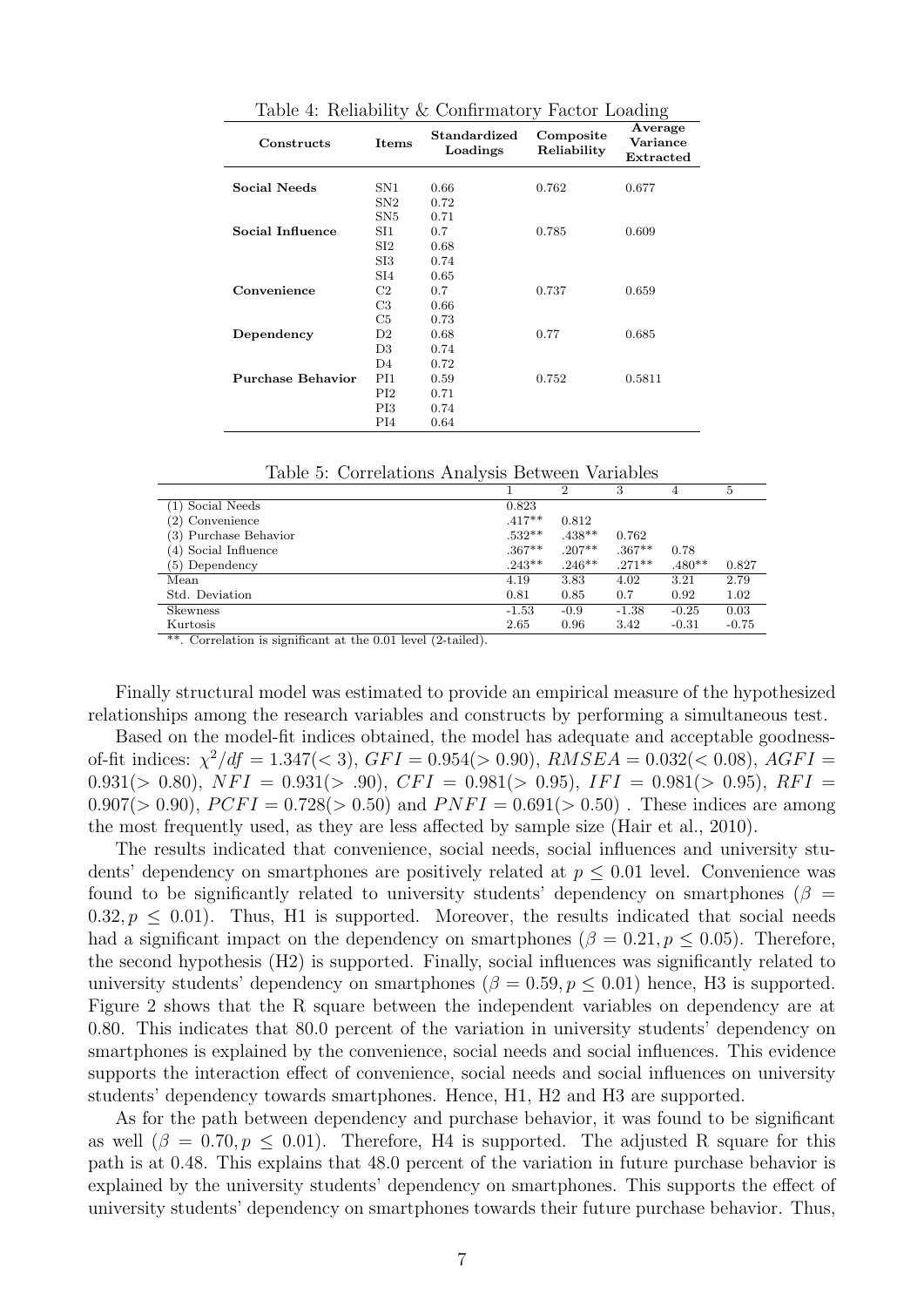

Figure 2: Structural Equation Model

H4 is supported.

| Table 0. Qoodiless of 1 to filthees for Burdeuthal moder |              |             |  |  |  |
|----------------------------------------------------------|--------------|-------------|--|--|--|
| <b>Fit Indices</b>                                       | Recommended  | Model Value |  |  |  |
|                                                          | Level of Fit |             |  |  |  |
| Absolute Fit Measures                                    |              |             |  |  |  |
| $x2$ (chi-square)                                        |              | 136.053     |  |  |  |
| df (degrees of freedom)                                  |              | 101         |  |  |  |
| Chi-square/df $(x2/df)$                                  | $\leq$ 3     | 1.347       |  |  |  |
| GFI (Goodness of Fit Index)                              | > 0.9        | 0.954       |  |  |  |
| RMSEA (Root Mean Square Error of Approximation)          | ${<}0.08$    | 0.032       |  |  |  |
| Incremental Fit Measures                                 |              |             |  |  |  |
| AGFI (Adjusted Goodness of Fit Index)                    | > 0.80       | 0.931       |  |  |  |
| NFI (Normed Fit Index)                                   | >0.90        | 0.931       |  |  |  |
| CFI (Comparative Fit Index)                              | >0.90        | 0.981       |  |  |  |
| IFI (Incremental Fit Index)                              | > 0.90       | 0.981       |  |  |  |
| RFI (Relative Fit Index)                                 | > 0.90       | 0.907       |  |  |  |
| <b>Parsimony Fit Measures</b>                            |              |             |  |  |  |
| PCFI (Parsimony Comparative of Fit Index)                | >0.50        | 0.728       |  |  |  |
| PNFI (Parsimony Normed Fit Index                         | >0.50        | 0.691       |  |  |  |

Table 6: Goodness of Fit Indices for Structural model

Table 7: Goodness of Fit Indices for Structural model

| Path             |               |                          |      | S.E.  | C.R.  |       | Results   |
|------------------|---------------|--------------------------|------|-------|-------|-------|-----------|
| Convenience      |               | Dependency               | 0.32 | 0.059 | 3.395 |       | Supported |
| Social Need      |               | Dependency               | 0.21 | 0.096 | 2.014 | 0.044 | Supported |
| Social Influence |               | Dependency               | 0.59 | 0.083 | 5.695 |       | Supported |
| Dependency       | $\rightarrow$ | <b>Purchase Behavior</b> | 0.7  | 0.113 | 5.678 |       | Supported |

# 8 Conclusion

The study examined students' dependence on smart phone and its effect on their purchase behavior with the help of structural equation model. Social need, social influence and convenience were used to assessed students dependence on smart phone and purchase behavior was measured by taking students' dependence as independent variable. It is worthy to note that social influence, social needs and convenience are significantly affecting student's dependence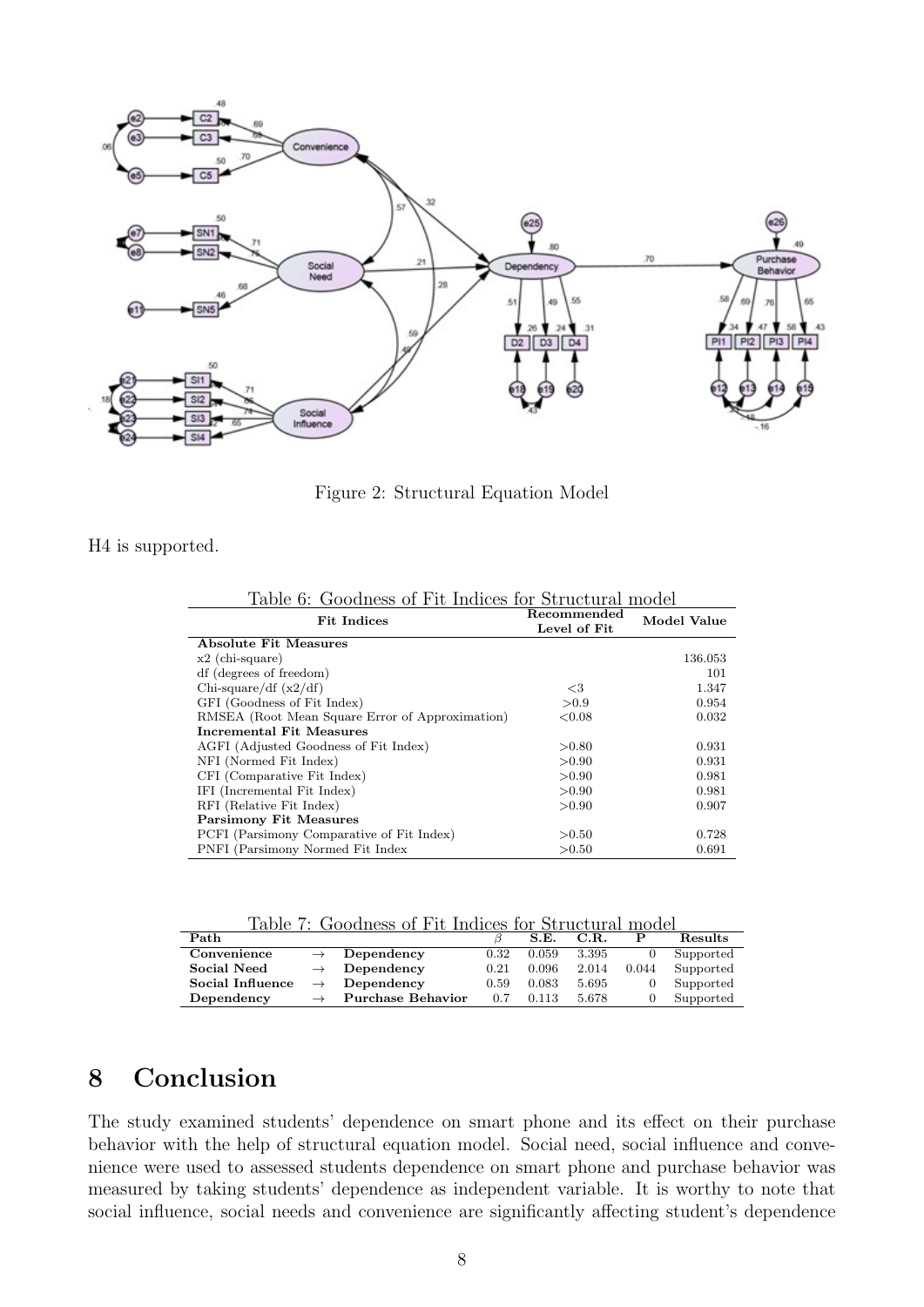on smart phones. Positive significant relationship between Social Influence and dependence on smartphone should be view by marketers as an important factor in influencing university students' smartphone dependency. Marketers should promote smartphones as a necessity within a social community (Raento, Oulasvirta, & Eagle, 2009). This can be achieve by initiating and spreading positive word-of-mouth through promotions via endorsement from effective reference groups that are at the center of attention among students. This will allow social influencers to make positive recommendations and increase awareness about the smartphone's functions, by giving them a greater encouragement to use smartphones.

The positive significant relationship between social needs and university students' dependency on smartphones signifies need of university students' to stay connected. Smartphone providers should design their smartphones with a provision of high speed data connection for on-line multi media application which will allow multimedia connectivity between university students and among their social circle. Multi media communications and feedback will allow students to get further engage with smartphones, and it will contribute to the sense of community and networks where communications are encouraged. In addition to this, marketers in their promotional strategy to engage university students to use smartphones may offer and use the need for belonging and the importance of staying connected through smartphones.

Similarly positive significant relationship between convenience and university students' dependence on smartphone indicates that convenience due to smartphones has enhance the dependence on smartphones. In other words, university students consider convenience of smartphones as a factor that motivates them to increase their smartphone usage. Smartphone manufacturers should emphasize on convenience feature when promoting smartphones to students. They may further increase the convenience by providing greater memory space, user friendly interface, high speed internet connection, option for connecting input and output devices and ability to write, edit and view documents, images, and presentations.

Strong positive and significant relationship between university students' dependency on smartphone and their future purchase behavior indicates that dependency on smartphones has a direct effect on the formation of predictive expectations in future purchase behavior.

#### 8.1 Limitation

This research has several important limitations. Mainly the small numbers of respondents university-students -smartphone-users who may not adequately represent the millions of smartphone users. The results are specific for the Pakistani smartphone market only. Further the findings might not be valid to all types of smartphone brand as different brand have different operating systems, specification, functionalities and applications. Therefore each smartphone brand may impact differently on university students' views and evaluations on the stimulus that sway their dependency on smartphones. By specifying a particular brand and specification of smartphones, the relationship of social needs, social influences and convenience with university students' dependency of smartphones can be studied more accurately and may provide advantageous information to marketers. Therefore, more research is needed to gain more insightful information that would be useful for marketers in the formulating of marketing strategies.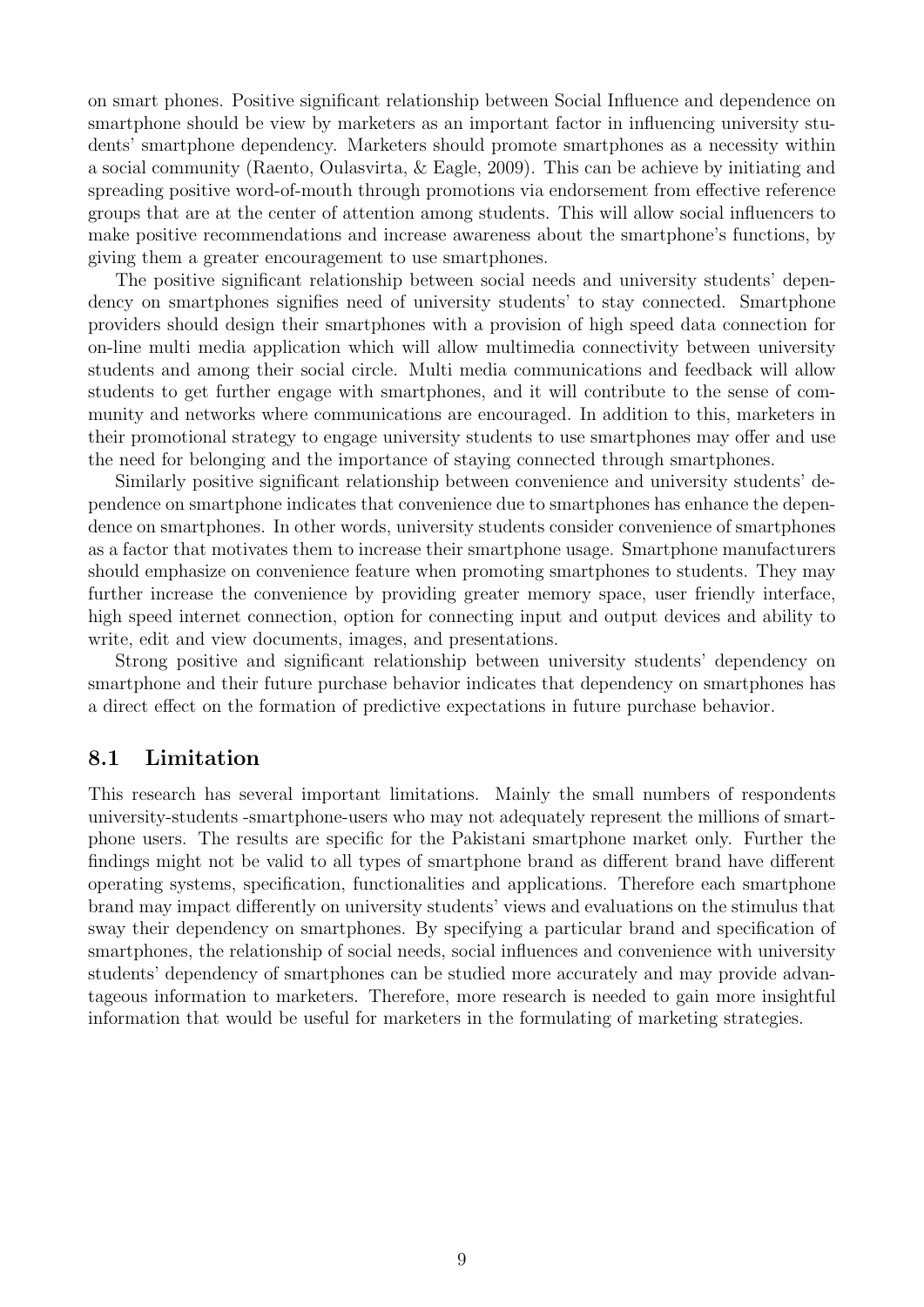# References

- Auter, P. J. (2007). Portable social groups: willingness to communicate, interpersonal communication gratifications, and cell phone use among young adults. *International Journal Mobile Communications*, *5* (2), 139-56.
- Baloch, F. (2014, May). *Technology adoption : Smarter phones to become the need of the hour.* Retrieved March 23, 2014, from http://tribune.com.pk/story/686305/technology -adoption\newline-smarter-phones-to-become-the-need-of-the-hour/
- Bollen, K. A. (1989). *Structural equation with latent variables*. Wiley.
- Genova, G. L. (2010). The anywhere office = anywhere liability. *Business Communication Quarterly*, *73* (119). doi: 10.1177/1080569909358104
- Goldman, S. M. (2010). Transformers. *Journal of Consumer Marketing*, *27* (5), 469-473.
- Hahn, J. (2010). Information seeking with wikipedia on ipod touch. *Reference Services Review*, *38* (2), 284-298.
- Hair, J. F., Black, W. C., Babin, B. J., & Anderson, R. E. (2010). *Multivariate data analysis* (7th ed.). Pearson.
- Holub, S. F., Green, M. C., & Valenti, S. P. (2010). The smartphone: The tax practitioner's portable office. *Tax Adviser* , *41* (3), 206 - 8.
- Jacob, S. M., & Issac, B. (2008). The mobile devices and its mobile learning usage analysis. In editor (Ed.), *In proceedings of the international multiconference of engineers and computer scientists* (Vol. 1, p. 19-21).
- Jin, B. S., Yoon, S. H., & Ji, Y. G. (2013). Development of a continuous usage model for the adoption and continuous usage of a smartphone. *International Journal of Human-Computer Interaction*, *29* , 563 - 581.
- Jung, Y. (2014). What a smartphone is to me: understanding user values in using smartphones. *Information Systems Journal*, *24* (4), 299-321.
- Kang, S., & Jung, J. (2014). Mobile communication for human needs: A comparison of smartphone use between the us and korea. *Computers in Human Behavior*, 35, 376-387.
- Keaveney, S., & Parthasarathy, M. (2001). Customer switching behaviour in online services: an exploratory study of the role of selected attitudinal, behavioural, and demographic factors. *Journal of the Academy of Marketing Science*, *29* (4), 374-90.
- Kim, S., & Park, H. J. (2011). Effects of social influence on consumers' voluntary adoption of innovations prompted by others. *Journal of Business Research*, *64* (11), 1190 – 1194.
- Kuhlmeier, D., & Knight, G. (2005). Antecedents to internet based purchasing: A multinational study. *International Marketing Review*, *22* (4), 460-473.
- Kulviwat, S., BrunerII, G. C., & Al-Shuridah, O. (2009). The role of social influence on adoption of high tech innovations: The moderating effect of public/private consumption. *Journal of Business Research*, *62* .
- Lee, D., Rheeand, Y., & Dunham, R. B. (2009). The role of organizational and individual characteristics in technology acceptance. *International Journal of Human–Computer Interaction*, *25* , 623–646.
- Lee, S. (2013). Examining the factors that influence early adopters' smartphone adoption: The case of college students. *Telematics and Informatics*. Retrieved from http://dx.doi .org/10.1016/j.tele.2013.06.001
- Lippincott, J. K. (2010). A mobile future for academic libraries. *Reference Services Review*, *38* (2), 205 - 213.
- Lu, H., & Su, P. Y. (2009). Factors affecting purchase intention on mobile shopping web sites. *Internet Research*, *19* (4), 442-458.
- Mafe, C. R., & Blas, S. S. (2006). Explaining internet dependency: An exploratory study of future purchase intention of spanish internet users. *Internet Research*, *16* (4), 380-97.